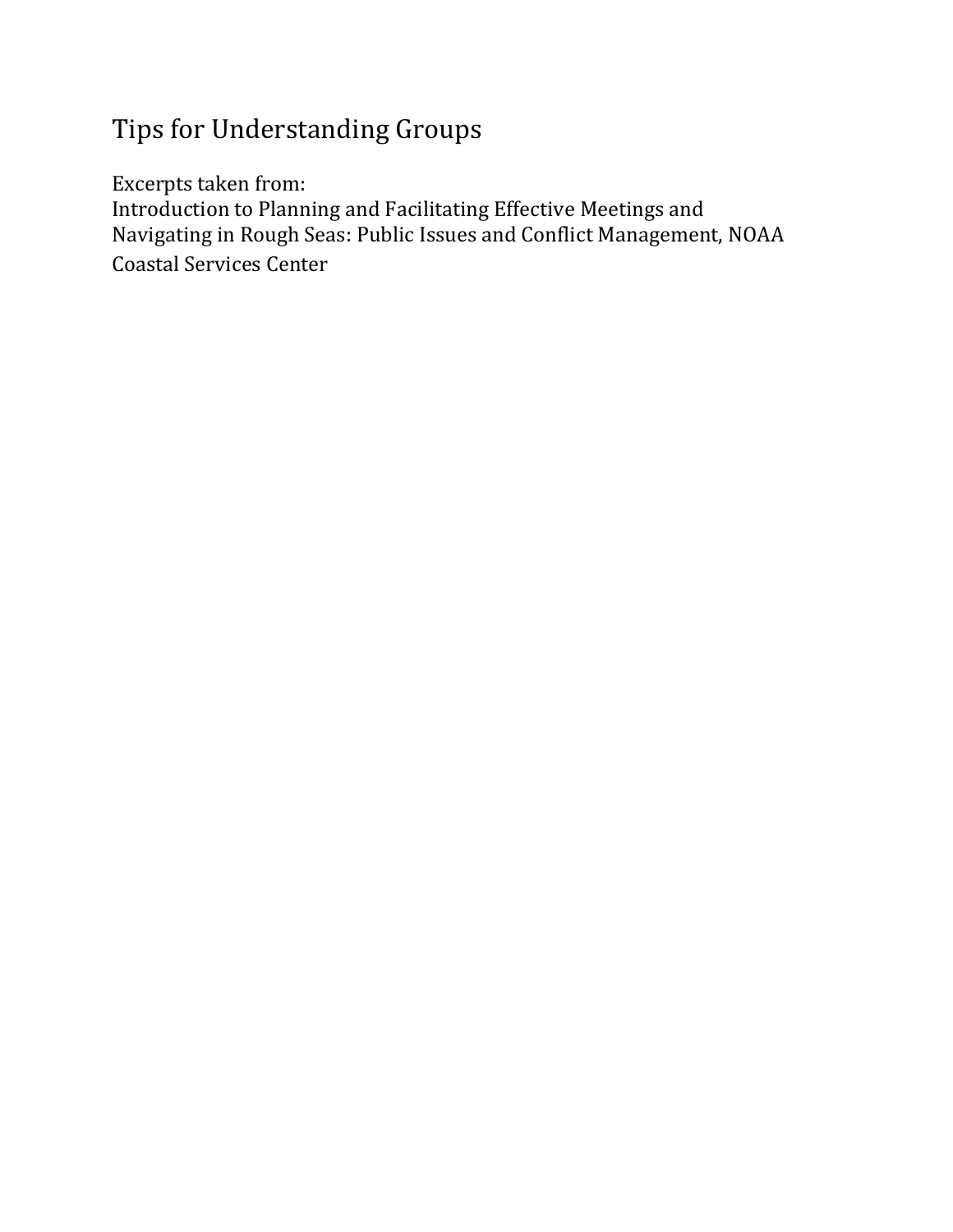# **Theories of Group Interaction**

The following concepts are helpful models for facilitators and meeting leaders. The models enhance insight into group interactions and will help to design the agenda and facilitate discussion.

#### **Stages of a Discussion**

Meetings can be viewed as a series of discussions with three phases.

1. Opening – where multiple ideas are generated and clarified, or information is gathered. This phase includes brainstorming, general discussion, and question and answer sessions.

2. Narrowing – where the information gathered is organized by eliminating duplicate ideas, combining similar ideas, or evaluating options.

3. Closing – where decisions are made, priorities are selected, or agreement is reached.

Viewing discussions in this way helps facilitators keep the group focused on specific tasks. For example, during the opening phase of a discussion, a facilitator will encourage participants not to evaluate any ideas but just to generate as many ideas as possible. During the closing phase of a discussion, it can be useful for the group to use specific criteria for deciding on a preferred solution or prioritizing options. For example, if the organization is trying to decide on the best projects to take on over the next year, the criteria for prioritizing may be that the project (a) be feasible given current resources and (b) advance the mission of the organization.

#### **Positions versus Interests**

Facilitators need to be adept at knowing the difference between positions and interests. When a group is having trouble agreeing on a solution to a problem, it is often because participants are focused on their positions instead of their interests or values. A "position" is an opinion about how a problem should be solved or how a group should go about accomplishing an objective. An "interest" is an underlying value or area of importance for an individual or group. Focusing on interests instead of positions increases the chance of forming consensus within a group. An example of a position might be that "the development should be allowed." The underlying interest, however, is concern about jobs, tax revenue, and community quality of life.

When a group comes to an impasse, a facilitator can attempt to guide the discussion down to the level of underlying interests and values by asking probing questions such as "Why do you think this is the best solution?" and "What makes you feel so strongly about this issue?" Focusing on interests instead of positions can be useful when working with groups with a high degree of conflict.